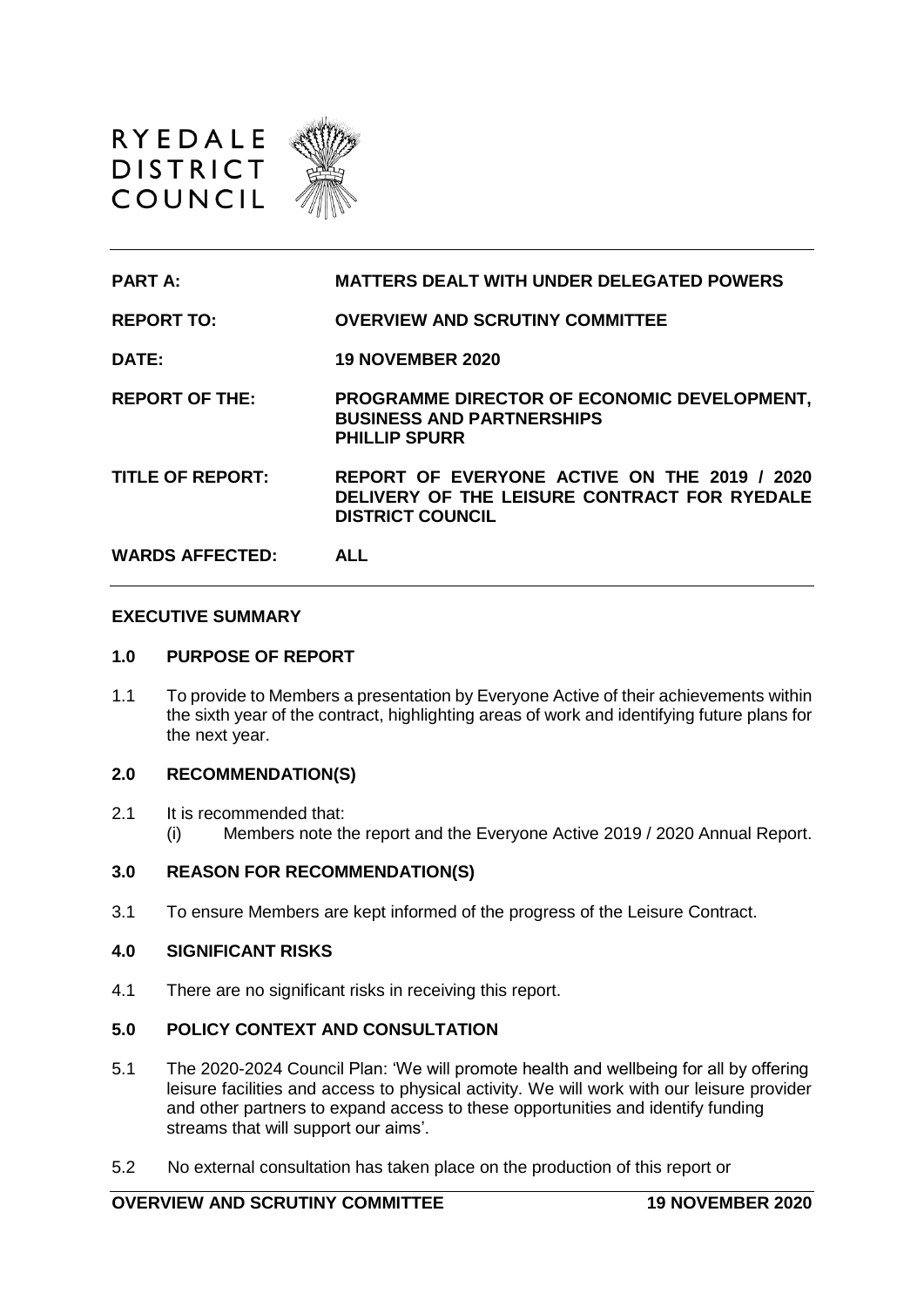presentation.

# **REPORT**

## **6.0 REPORT DETAILS**

- 6.1 Sports and Leisure Management Ltd, (SLM) trading as Everyone Active, took over the operation of the Council's leisure facilities in October 2014.
- 6.2 The 2019 / 2020 Annual Report is attached in Appendix A, which outlines current activity and a presentation will be made to Members at the meeting by SLM.
- 6.3 The first Ryedale Sports Awards were held in February 2020 to showcase local sports clubs and sporting individuals.
- 6.4 Upgrades, repairs and refurbishment activities have taken place at all three sites including the installation of solar panels for heating at the Ryedale Swim and Fitness Centre contributing to the Council's climate change and carbon reduction targets.
- 6.5 The impact of COVID was beginning to be felt by EA from 20 March 2020 when sports and leisure facilities were mandated to close. Beyond the Annual Report for 2019 / 2020 it is important to note that in order to support Everyone Active to reopen the facilities following the national lockdown, a financial agreement was put in place for July, August and September. Further discussions are ongoing regarding additional support through to March 2021 and will be the subject of a further Policy and Resources Committee paper, with the intention of a final decision at full Council in December 2020.

### **7.0 IMPLICATIONS**

- 7.1 The following implications have been identified:
	- a) Financial There are no financial implications. The report is for information only.
	- b) Legal None.
	- c) Other (Equalities, Staffing, Planning, Health & Safety, Environmental, Crime & Disorder) None

# **Phillip Spurr Programme Director of Economic Development, Business and Partnerships**

| <b>Author:</b>  | Amy Thomas, Principal Economic Development Officer |
|-----------------|----------------------------------------------------|
| Telephone No:   | 07425 533658                                       |
| E-Mail Address: | $amy.$ thomas@ryedale.gov.uk                       |

### **Background Papers:**

Include any referenced papers

## **Background Papers are available for inspection at:**